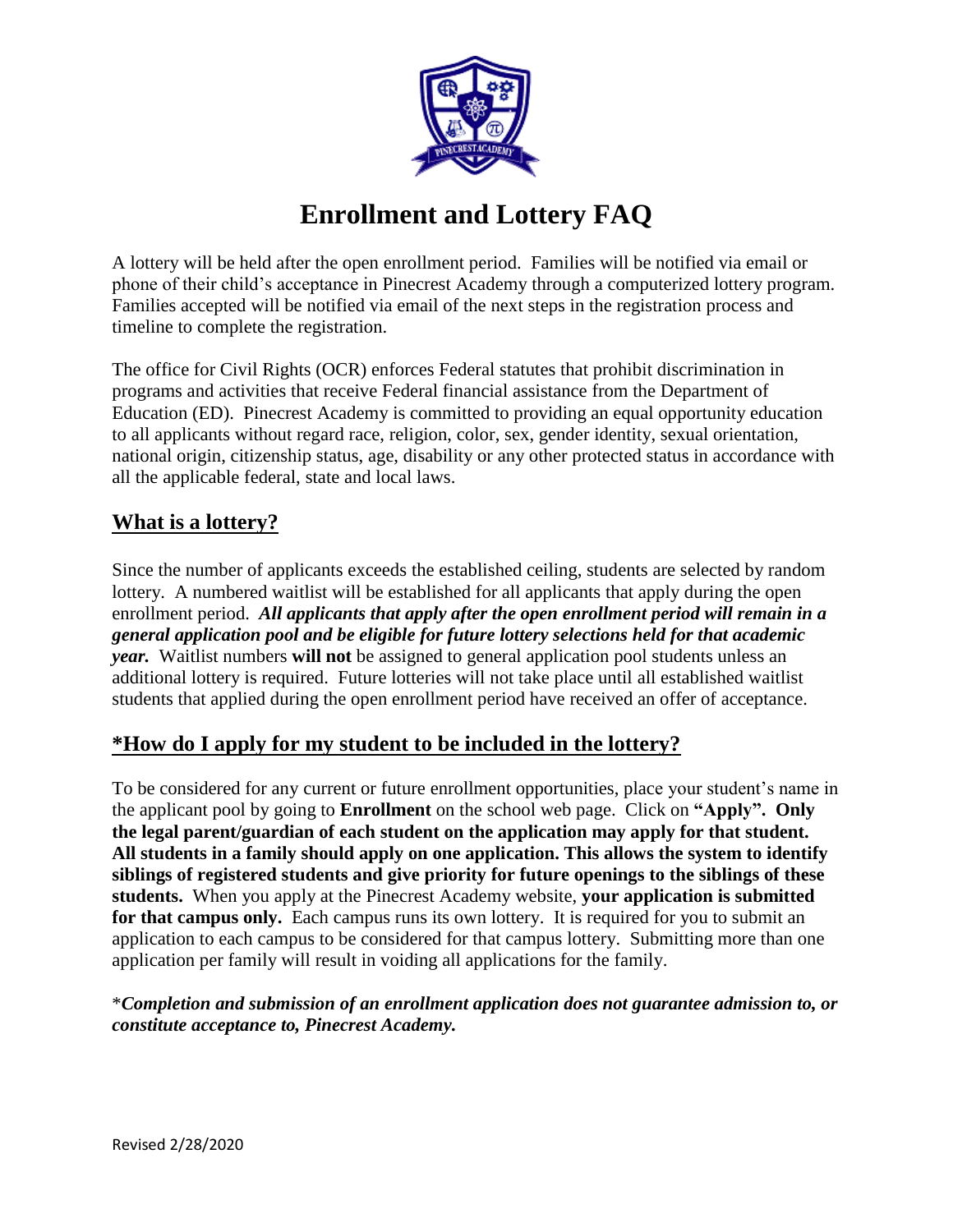

# **What are the chances of my student being selected to attend?**

Enrollment opportunities vary by grade. There is no way to predict when or if your student will be selected by the lottery. We encourage all interested families to apply for enrollment. You will be contacted using the contact information on your application if your student has been selected.

*It is very important to keep this information current. It is the parent/guardians responsibility to log in to your application and update any contact or student information on your application.*

## **Do I need to re-enroll for the applicant pool each year?**

Yes. Each year during open enrollment, you need to re-apply if your student was not accepted for the current school year. Once a student is registered and attending you do not need to reapply; however, all students must provide a **Declaration of Intent** for the following academic year.

## **What is the lottery selection format?**

- Open enrollment closes at 11:59 pm on the date posted on the website.
- Lottery takes place the day after the close of open enrollment. Parents are notified of their student's acceptance by email. Please make sure you are able to receive school email and check your spam folder once the lottery runs. Pinecrest Academy is not responsible for parents not receiving notification should the student acceptance go to your spam file.
- Those students who have applied during the open enrollment period but did not receive an acceptance will be given an assigned wait list number. You will be notified by email of your student's placement on this waitlist on the date of the initial lottery selection.
- All future grade openings will be selected from this numbered wait list.
- Should openings occur after the initial waitlist has been exhausted, a new lottery to fill those additional grade openings will take place.

*It is very important that you keep all information on your application current as most of our communication will be sent by email.*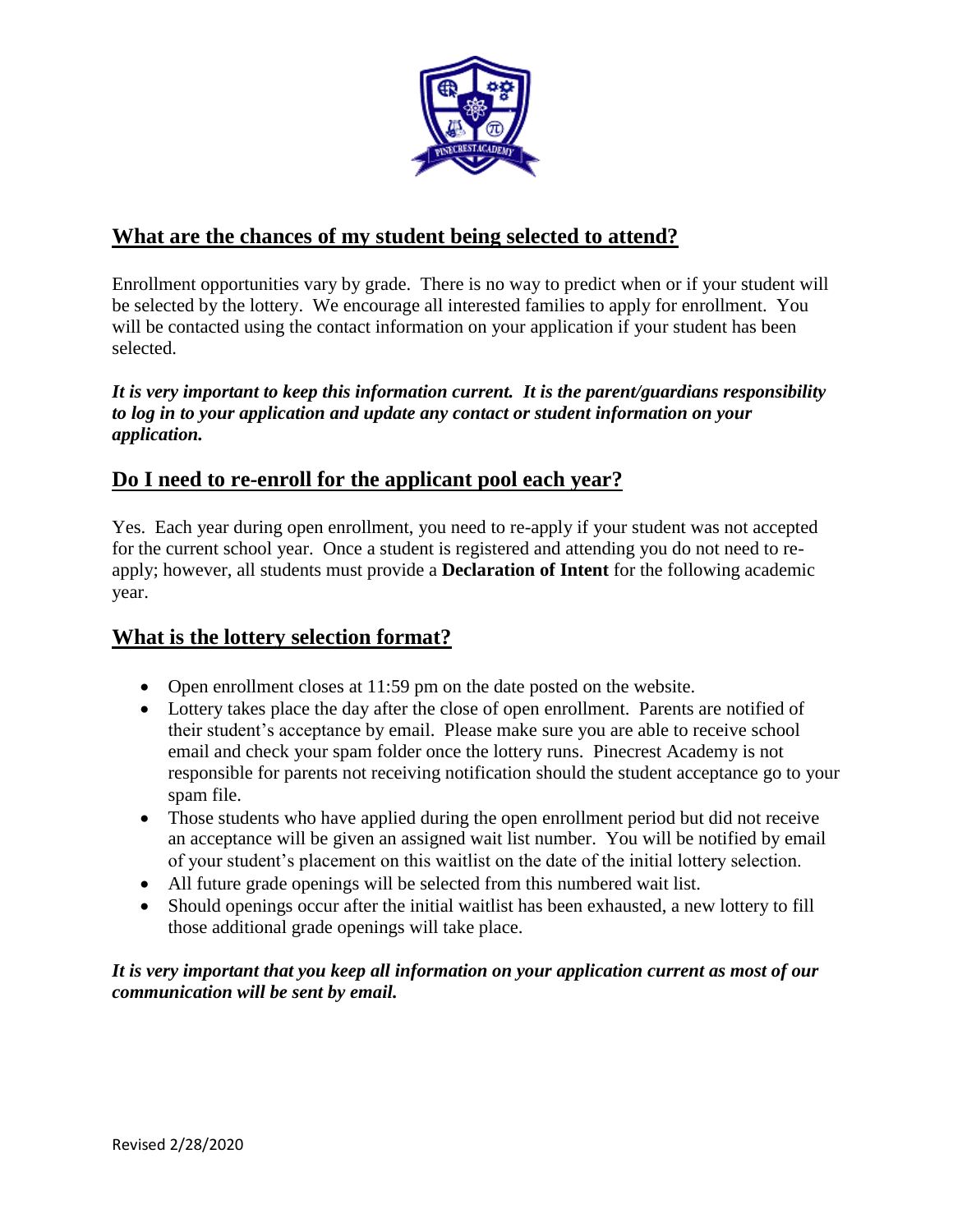

# **How will I be contacted once my student is accepted and what is the timeline for completing required documents for registration?**

Upon completion of the initial lottery, all accepted applicants will be notified they have been accepted by text message and email. The text message and email will be sent to the phone number and email listed on the student's application. *Parents/guardians have 72 hours to complete all required registration documents.* If all required documents are not submitted by the stated deadline in the acceptance text and email, your students spot will be returned to the lottery at the end of the 72-hour deadline. It is the parent/guardian's responsibility to contact the school should they need assistance in registration.

Acceptances will continue to be sent out once school is in session; there will be a 24-hour deadline to complete student registration. A text and email will be sent to the parent upon acceptance. It is the parent/guardian's responsibility to contact the school during the 24-hour deadline should they need additional assistance for registration.

# **I missed the open enrollment deadline. Can I still apply?**

Yes. After the first lottery round selection you may apply and be placed in our general application pool for any future lottery selections.

## **How do I check the status of my application?**

To check the status of your application: Visit Pinecrest Academy website, click on apply. Enter email and select check application status and then click continue. You will be emailed a link that can be used to check application status.

## **How do I change information or add a sibling to current application?**

To change the information on an application: visit Pinecrest Academy website, click on apply. Enter email then select add a sibling or edit/update application. An email will be sent to you with a link to edit your current application. *Do not submit a new application for each student in your family. All students in the same family need to be on one application.*

# **What do the following terms mean when I check my student's status?**

Definitions of status are as follows:

• **Applied** Not yet accepted into Pinecrest Academy through the random lottery process.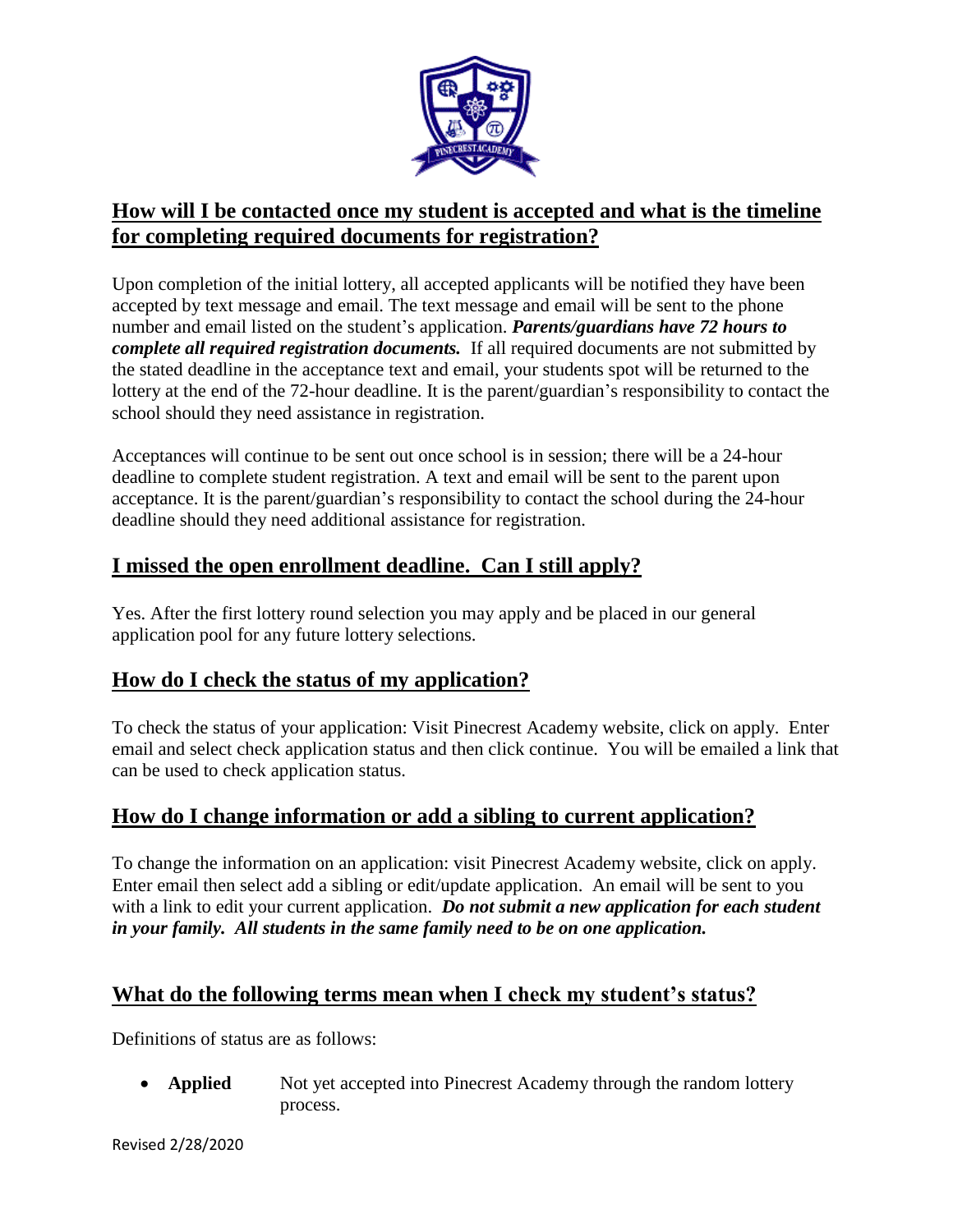

- **Accepted** Accepted into Pinecrest Academy, but registration paperwork is not completed.
- **Confirmed** A transfer or returning student.
- **Registered** Accepted and completed registration paperwork.
- **Declined** Accepted into Pinecrest Academy and you did not complete registration paperwork before the deadline or changed your mind about wanting to be considered for Pinecrest Academy.
- **Priority Status** Not yet accepted into Pinecrest Academy but have priority status on the waitlist identified as other, sibling or transfer priority.

# **How old must my child be to attend school?**

State law requires that a student entering *Kindergarten must be five years old by the first day of the school year they wish to enter Kindergarten. Likewise a first grade student must be 6 years old by the first day of the school year they wish to enter first grade. See Senate Bill 102 passed during the 2021 legislative session.* There is no testing for early admission; no exceptions-NRS 392.040 (2) (5).

## **Is there an age waiver for students from other states?**

A child who becomes a resident of this state after completing kindergarten or beginning first grade in another state in accordance with the laws of that state may be admitted to the grade he/ she was attending or would be attending had he/she remained a resident of the other state regardless of his/her age, unless it is determined by Pinecrest Academy Board that the requirements of this section are being deliberately circumvented. NRS 392.040 (8). This applies to active military families as well.

## **Is there a fee for full day Kindergarten?**

No.

# **Why does the application ask for my child's current school?**

This information is to assist our office staff in transferring records, should your child be drawn. Transfer of records will not happen until you have completed your registration documents.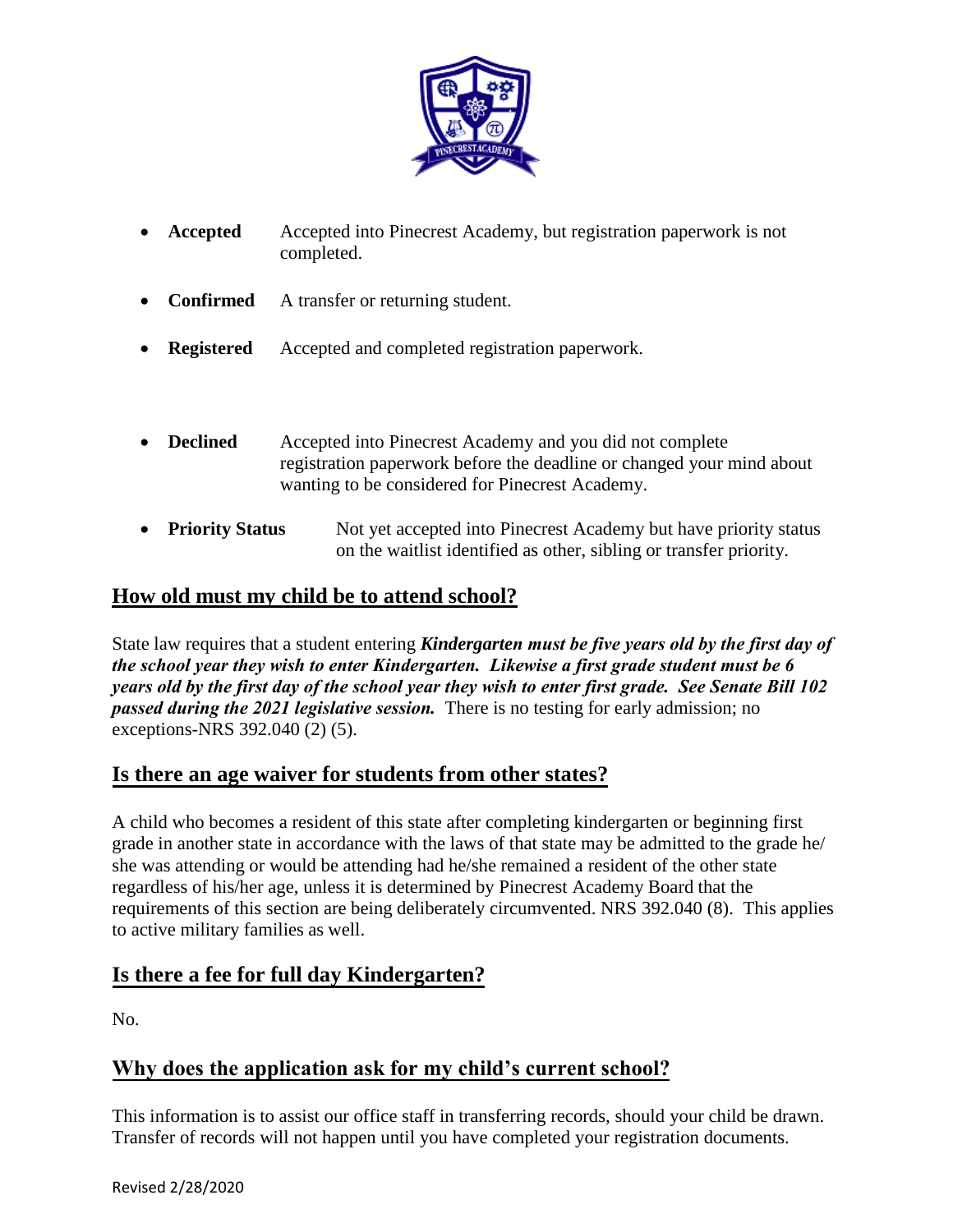

# **My student has an IEP. Will this affect my acceptance?**

Pinecrest Academy does not deny enrollment based on disability. As part of the registration process, please submit the following special education paperwork found in your child's confidential folder at their school.

- Consent for Placement
- Multidisciplinary Team Meeting Report (current)
- Speech and Occupational Therapy Annual Reports (if your child has related services)
- Eligibility Form
- Current Annual IEP and any revisions to that IEP
- **•** Current Behavior Intervention Plan

Please scan and email Special Education documents to: Dr. Rebecca Norton at [rebecca.norton@sessnv.com](mailto:rebecca.norton@sessnv.com)

The special education paperwork will be reviewed by Dr. Rebecca Norton, Special Education Coordinator who oversees Caseload Management. If clarification is needed regarding services, you will be contacted by Dr. Rebecca Norton. Special education services cannot be provided without a copy of the IEP.

If you are enrolling at a Pinecrest Academy in Las Vegas, documents can be taken to the Pinecrest Academy where you are enrolling or dropped off at Academica Nevada located at 6630 Surrey Street, Las Vegas, Nevada 89119.

On the IEP, please include the name of the Pinecrest Academy campus where you are enrolling and ATTENTION: Registrar.

## **My child has been expelled from his/her previous school. What must take place prior to my student attending your school?**

In accordance to **NRS 392.4675,** if your child has been expelled from school, the parent and student must meet with the Principal prior to completing registration. Please bring your student records for expulsion to this meeting. After such meeting, it will be determined if your student is eligible for attendance.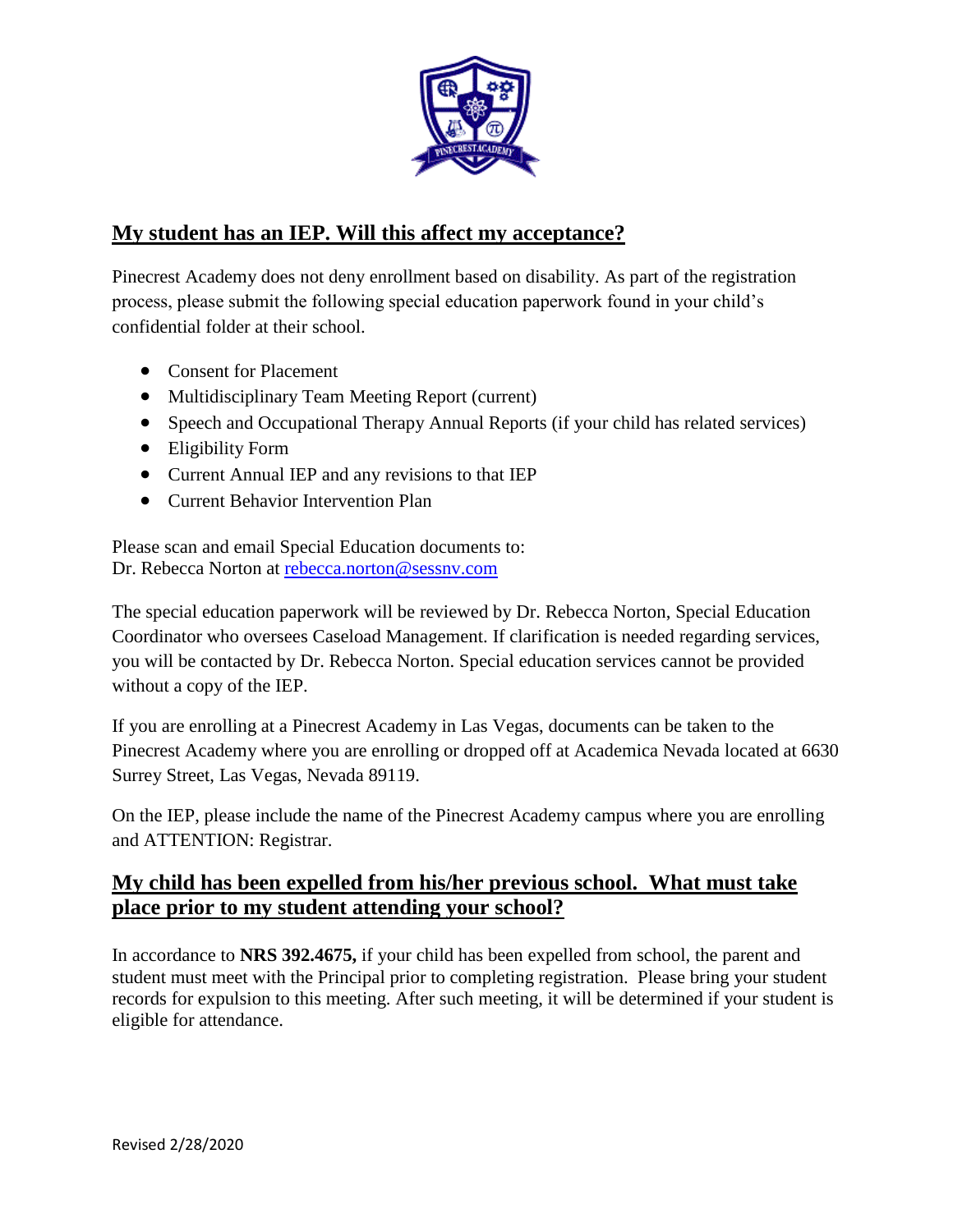

# **Documents that you need to submit to Pinecrest Academy Registrar before your registration is complete:**

- 1. Your ID. Personal identification of parent/guardian (driver's license, picture identification) bearing your name.
- 2. Child's original birth certificate or passport.
- 3. Immunization Record
- 4. Proof of address:
	- One item proving your address, such as a recent utility bill, rent receipt, residential lease or sales contract. *Unacceptable forms to document proof of address:* driver's license, telephone bill or cable bill.
	- If you are living with a friend or relative, you must submit a notarized Residential Affidavit signed by you and the owner/renter of the property indicating that this is your place of residence. A copy of a rent utility bill in the owner's name must be provided with the affidavit.

The documents listed below are not a requirement for registration or enrollment but will be needed before your child starts school:

- Copy of transcripts from the previous school.
- Previous records regarding placement in special programs, a copy of your child's IEP or 504 plan (if applicable).
- A recent report card or transfer document showing the name and address of your child's last school.
- Information about any disabilities or special health problems, such as seizures, asthma, heart problems, health care procedures or medications.

# **Once accepted, how do I transfer my child from previous attended school?**

The registrar will request records from the current school once you complete the Transfer of Records form in the registration packet. If your student is accepted after school is in session, you will need to go to your child's current school registrar and withdraw your child. Bring the transfer documents from your child's current school and proper identification to Pinecrest Academy registrar.

# **My student is currently attending this school does he/she have to go through the lottery selection again?**

No. If your student is currently attending our school, they do not need to reapply for the next school year. Students will be sent a letter of recommitment in December of the current school year. Parents will have one week to respond and submit online. Recommitment participation is essential to determining the lottery selection for the next school year.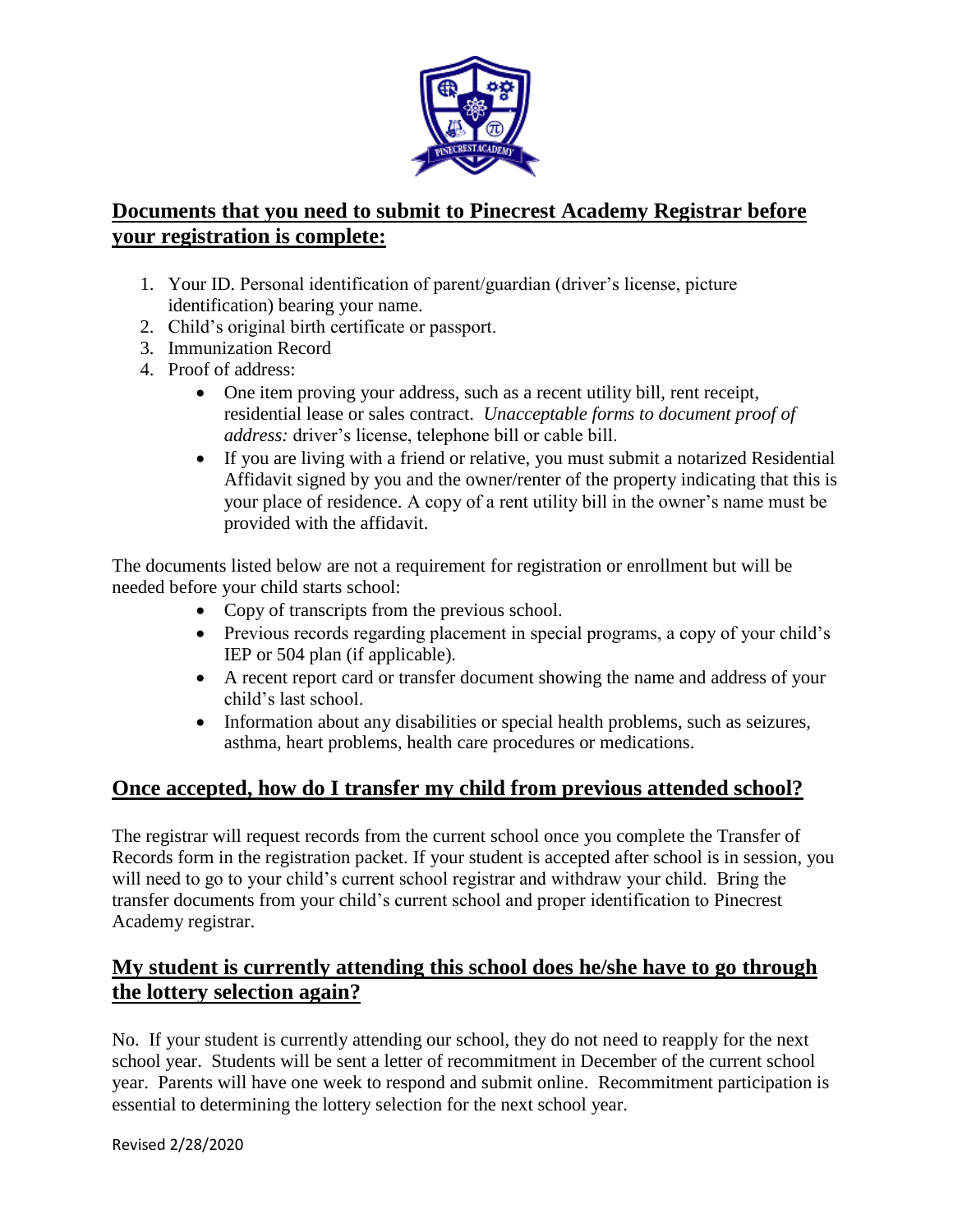

# **Transfer of Campus Policy**

#### **Note: Students currently enrolled in Pinecrest Academy may request a transfer to another Pinecrest Academy campus only during the period when Declarations of Intent are offered.**

Transfer students, siblings, children of employees, and children of Board Members will be prioritized as stated below.

- 1. First priority will be given to children of a member of the committee to form Pinecrest Academy.
- 2. Second priority will be given to the children of members of the governing body of the Pinecrest Academy.
- 3. Third priority will be given to the child of a teacher employed by Pinecrest Academy.
- 4. Fourth priority will be given to the siblings of enrolled students. Should the number of siblings exceed the number of spaces available in any grade level; the students will be placed in a lottery to determine priority.
- 5. Fifth priority will be given to students currently attending Pinecrest Academy who wish to transfer to another Pinecrest Academy campus during the recommitment period.
- 6. Pursuant to NRS 388.040 and NRS 388A.453(2) students who completed their  $8<sup>th</sup>$  grade year at a Pinecrest school and are being promoted to 9<sup>th</sup> grade will only be guaranteed enrollment in the Pinecrest High School zone where they attended  $8<sup>th</sup>$  grade. If they wish to attend high school in another Pinecrest High School zone, they will be given transfer priority in the customary lottery process. The Pinecrest High School zones are divided as follows:

#### **Pinecrest Cadence High School Zone**

Pinecrest Cadence

#### **Pinecrest Sloan Canyon High School Zone**

Pinecrest Inspirada Pinecrest St. Rose Pinecrest Sloan Canyon

- 7. 5<sup>th</sup> grade students attending Pinecrest Horizon will be automatically transferred to Pinecrest Cadence for  $6<sup>th</sup>$  grade. If families wish to attend a different middle school, they will be given transfer priority in the lottery process.
- 8. All remaining students will be placed in a lottery to determine priority.

#### **Your child's wait list numbers will fluctuate. These numbers may increase or decrease as applications receive a higher priority.**